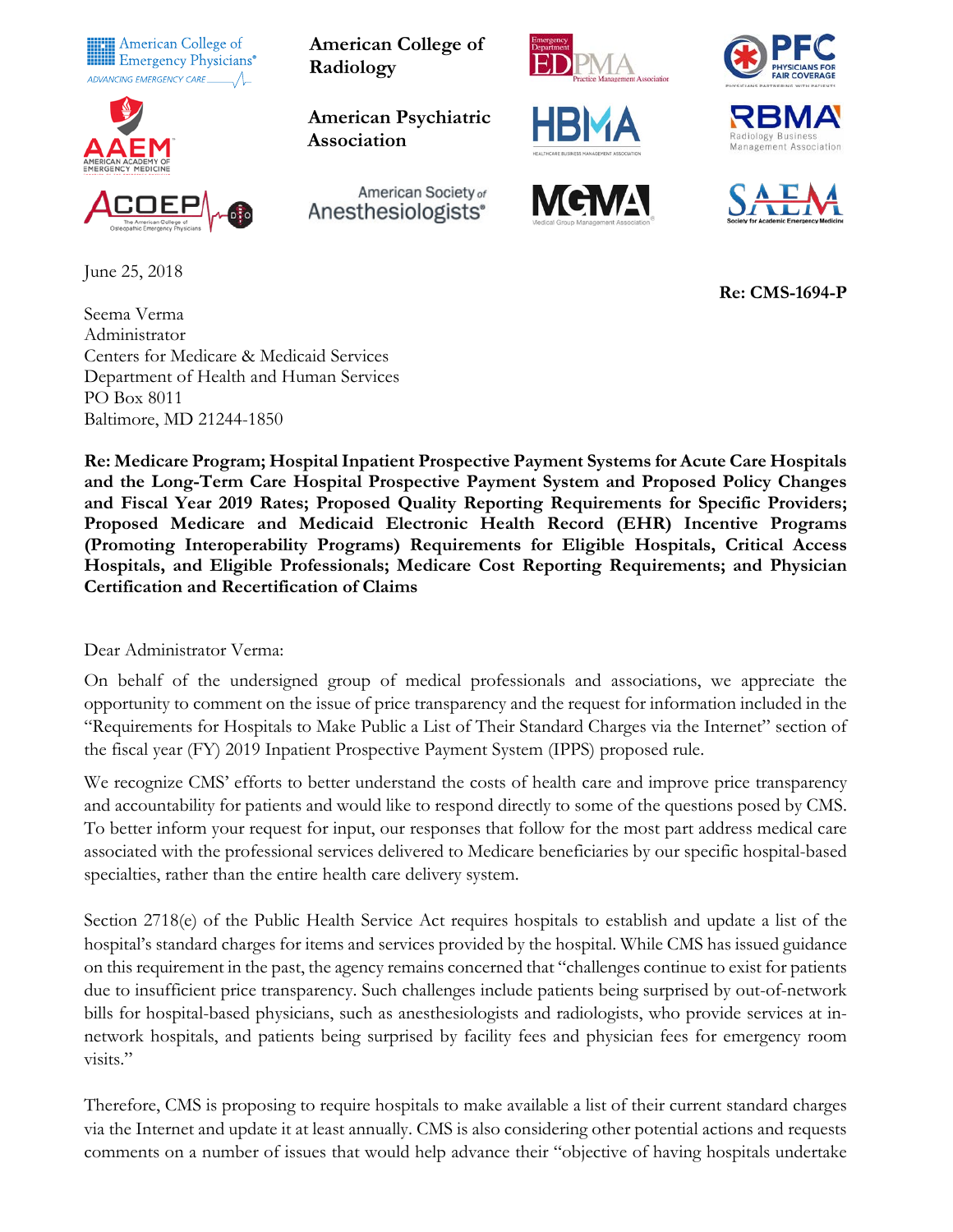efforts to engage in consumer-friendly communication of their charges to help patients understand what their potential financial liability might be for services they obtain at the hospital, and to enable patients to compare charges for similar services across hospitals." Specifically, CMS includes six questions in the proposed IPPS rule, which again, we are grateful for the opportunity to respond to.

**1. Should "standard charges" be defined to mean: average or median rates for the items on the chargemaster; average or median rates for groups of services commonly billed together (such as for an MS-DRG), as determined by the hospital based on its billing patterns; or the average discount off the chargemaster amount across all payers, either for each item on the chargemaster or for groups of services commonly billed together? Should "standard charges" be defined and reported for both some measure of the average contracted rate and the chargemaster? Or is the best measure of a hospital's standard charges its chargemaster?**

We believe that the best measure of a hospital's charges is from its chargemaster. However, the term "standard charges" is not how these types of charges should be described. Instead, standard charges should be defined as those 'usual and customary' charges routinely billed by hospitals and clinicians for facility charges and professional services regardless of the payor and before any discounts are applied pursuant to governmental policies, charity or indigent discounts, or insurance carrier contracting discounts. The custom and standard trade usage of the terms is "usual and customary charges" instead of "standard charges."

## **2. What types of information would be most beneficial to patients, how can hospitals best enable patients to use charge and cost information in their decision-making, and how can CMS and providers help third parties create patient-friendly interfaces with these data?**

We believe that it is the responsibility of payers, including CMS, to clearly provide information to consumers about the potential costs of seeking care under their particular coverage. Providers can participate by helping patients interpret or help decipher, as best they can, their patient cost-sharing responsibilities, particularly in and out-of-network out-of-pocket costs, but ultimately, the onus should be on insurers to make these costs transparent to patients. We believe that patients today truly do not understand their "high deductible" health plans and there is a dearth of information on "co-insurance," "deductibles," and "co-pays."

Ultimately, while providers and hospitals may be able to provide raw pricing information upfront to patients, without accompanying information from insurers concerning the manner and methodology the insurer has utilized to adjudicate the patient's benefits, little can actually be achieved in the form of true transparency. In fact, this information from insurers is an essential component to transparency. Further, knowing that an insurer paid a member benefit 'at the usual and customary benefit level consistent with the member/patient's plan benefits' is not acceptable. Rather, the insurer must define in specific terms and in plain English the manner and methodology utilized by the insurer to adjudicate the patient's plan benefits, notwithstanding an assertion by the insurer that the information is proprietary or confidential—which, more often than not, is an all too frequent insurer response. This often provides the patient with a cryptic response and a limited understanding on what they're ultimately responsible for. Therefore, placing this responsibility exclusively on the shoulders of the hospital, physician or patient is unfair and of little use in satisfying the objective of CMS's present request for true transparency.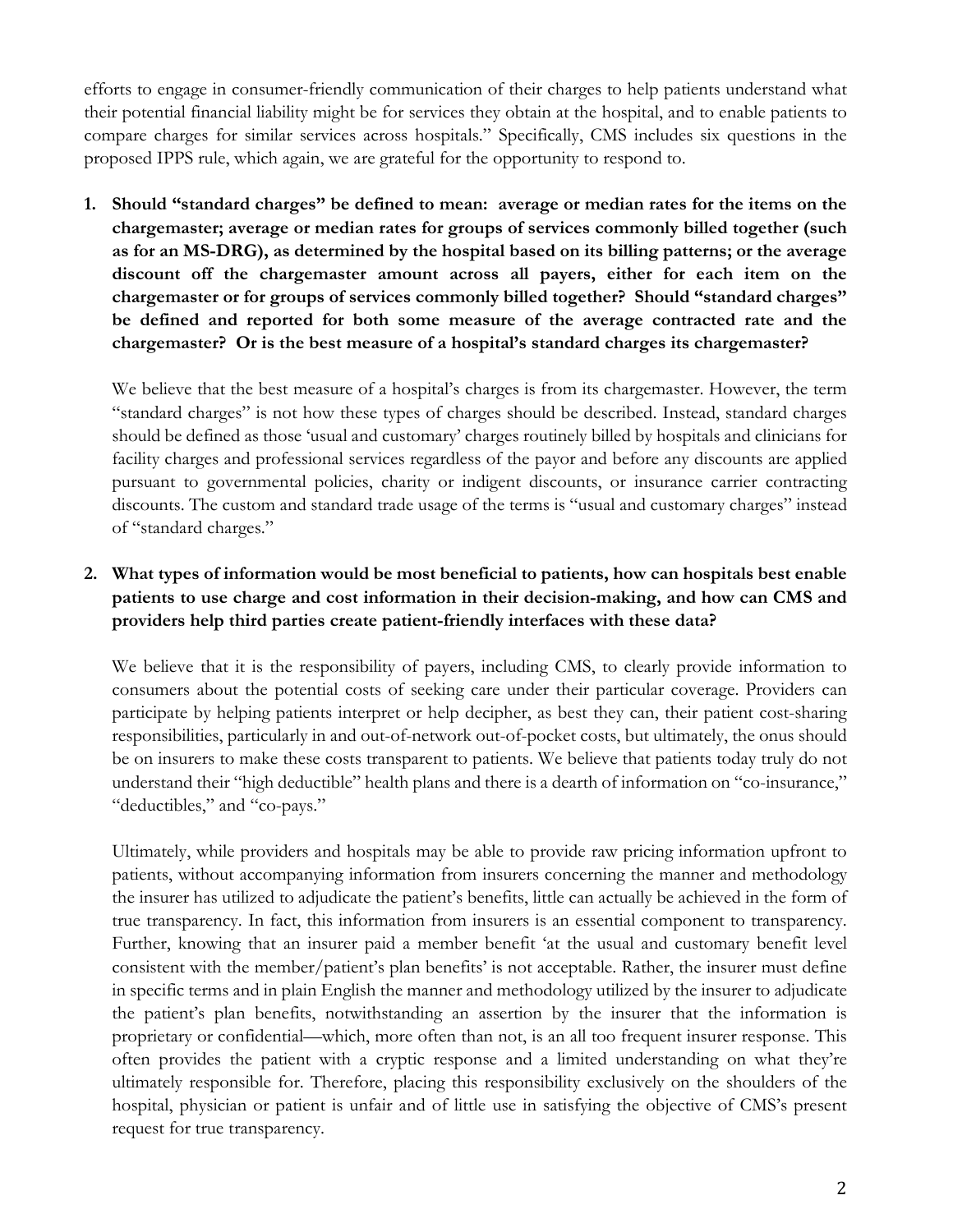In general, patients should be able to know if their physician is in-network, and should pay the same cost-sharing they would have paid to an in-network physician irrespective of whether they received unanticipated care from an out-of-network clinician. Insurers must meet appropriate network adequacy standards that include adequate patient access to care, including access to hospital-based physician specialties. Patients should also be provided with reasonable and timely access to in-network physicians.

In terms of what type of information to provide to patients, we think that the usual and customary physician charge ("U&C charge") procured from a not-for-profit, independently owned and operated entity is definitely optimal. This entity should offer patients access to an open and transparent database that collects physician charge data from actual claims information and makes that data commercially available to the public for consumption. The information itself must be statistically striated, geographically adjusted, and specialty specific. The gold standard for databases is the FAIRHealth<sup>[1](#page-2-0)</sup> database, which was found to be the best national U&C charges database to determine out of network (OON) reimbursements in two separate studies by the non-partisan and objective research organization (NORC) at the University of Chicago. [2](#page-2-1)

The mission of FAIRHealth is to provide transparency to the health care and health insurance marketplaces. It was established in 2009 by then Attorney General of New York, Andrew Cuomo, in response to an investigation he had conducted against Ingenix and its parent company UnitedHealth Group. In 2008, Attorney General Cuomo found that rates of health care charges maintained by Ingenix were lower than the actual costs of certain medical services and that the Ingenix charge data had been manipulated by certain health plans, resulting in greater than necessary out-of-pocket costs to patients and consumers. Known as the "Thomas/Love" class actions brought by the AMA and five state medical societies, the major health plans settled over their use for many years of the Ingenix database for over \$1 billion including 35 BCBS plans, Aetna, CIGNA, Humana, UnitedHealth (UNH) & Anthem. Ingenix and Attorney General Cuomo reached a settlement agreement that UNH and Ingenix would help fund a non-profit entity that would develop a new healthcare pricing database. Out of this agreement came the creation of FAIRHealth.

The FAIRHealth database includes data on claims from 150 million covered lives and billions of medical procedures, and these figures are growing. The database contains claims from private insurance in all 50 states, and, through the Qualified Entity Program, has access to all Medicare Parts A, B, and D claims data. Twice a year, the database is updated with claims for the most recent 12 months available. FAIRHealth provides analytical resources and tools that serve the full spectrum of healthcare stakeholders: payers, hospitals and healthcare facilities, physicians, the Government, and consumers. Importantly for patient educational purposes, FAIRHealth has an extensive glossary of terms and definitions that would benefit patients in today's high deductible health plan (HDHP) environment.

FAIRHealth has been designated by the state as the benchmark tool for determining out-of-network reimbursement in Alaska (since 2004 by DOI regulation), New York (DFS regulation) and Connecticut (by statute). In New York, the State Department of Financial Services, which provides oversight to insurance companies, issued guidance implementing Part H of Chapter 60 of the Laws of 2014 that

<span id="page-2-0"></span><sup>&</sup>lt;sup>1</sup> More information on the FairHealth database is available a[t https://www.fairhealthconsumer.org/.](https://www.fairhealthconsumer.org/)

<span id="page-2-1"></span><sup>2</sup> NORC at the University of Chicago, Qualitative Assessment of Databases for Out-of-Network Physician Reimbursement, April 18, 2018.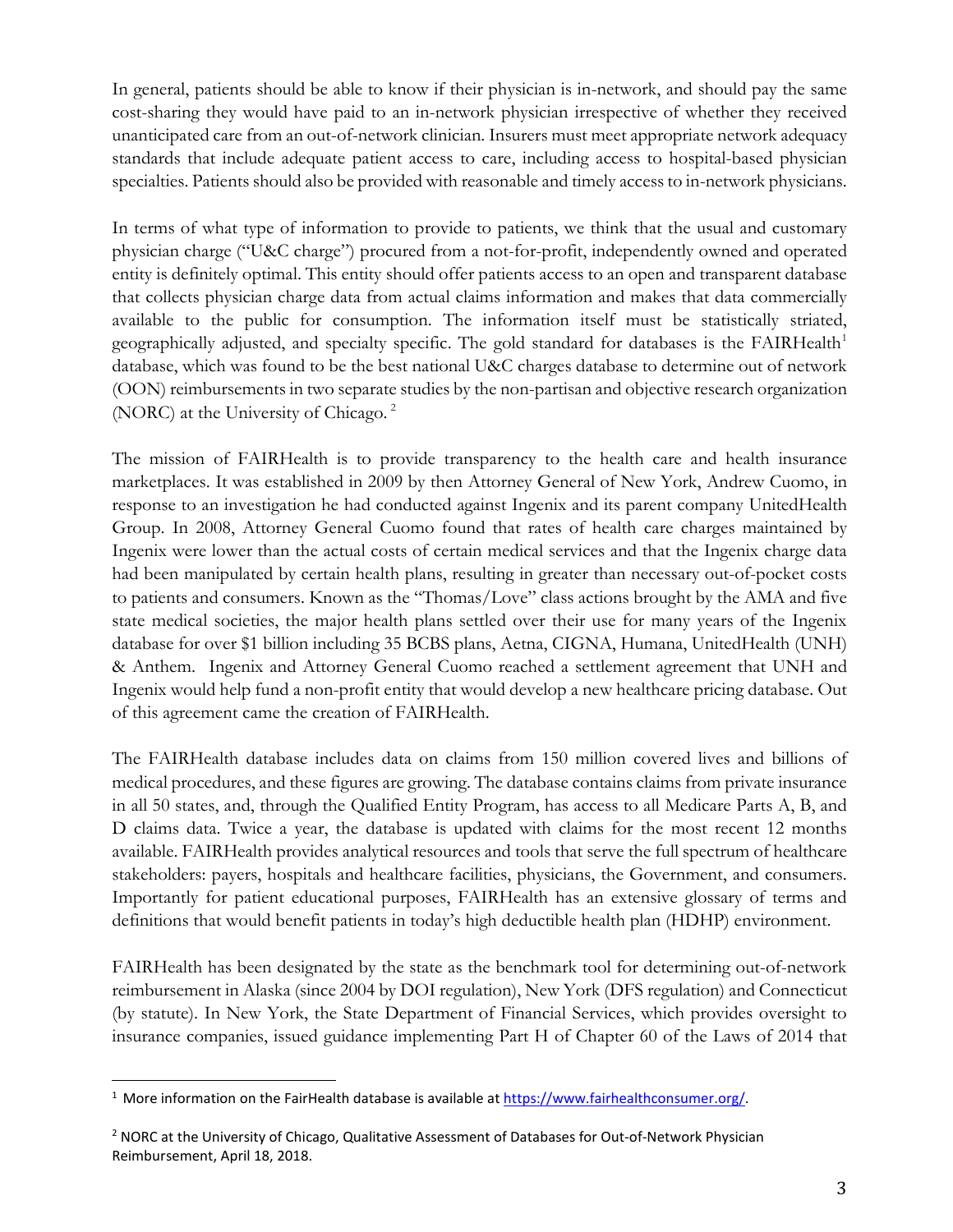identifies FAIRHealth as an authorized, "independent source" for health plans to determine the "usual and customary cost" for out-of-network services. If health plans in New York choose to use a source other than FAIRHealth for determining the usual and customary cost, they must seek approval from the State Department of Financial Services.

With regard to consumers and their ability to access this information in an easy and transparent manner, FAIRHealth maintains a website and mobile app that use data from its vast database to help consumers understand the costs of medical and dental services and procedures in their specific geographic area. For example, if a person wanted to know the cost of getting a stomach ulcer removed, he or she could find an estimate of the in-network and out-of-network cost in that person's zip code.

Beyond the FAIRHealth database, there is little to no price data available to consumers that is provided in a clear, consistent, informative, and easily-accessible manner. While there are some attempts to rectify this product offering, including state-sponsored all payer claims databases (APCDs) or insurers' own proprietary offerings to members such as price estimation tools, it is widely accepted that none of the currently available tools fully explain the costs of care and none of the state-based APCDs contain national data by geographical zip codes. Further, not all of these tools are available to all consumers. The availability, requirements, and capabilities of APCDs, for example, vary widely from state to state. Determining prices, out-of-pocket costs, and quality represents a significant burden on the consumer. Currently, the FAIRHealth database represents the most consumer-friendly tool to ascertain regional costs for procedures, both in-network and out-of-network.

**3. Should health care providers be required to inform patients how much their out-of- pocket costs for a service will be before those patients are furnished that service? What changes would be needed to support greater transparency around patient obligations for their out-of-pocket costs? What can be done to better inform patients of these obligations? Should health care providers play any role in helping to inform patients of what their out-of- pocket obligations will be?**

When determining the role of providers in providing this type of information, CMS must first distinguish between unanticipated care and scheduled care.

With respect to unanticipated care, informing patients upfront or in-advance about their out-of-pocket costs could be a violation of the Emergency Medical Treatment and Labor Act (EMTALA) and could cause negative consequences for patient care. The requirements of EMTALA are mandatory and are unaffected by in-network or out-of-network insurance status or payment considerations. In fact, EMTALA stipulates that a hospital may not place any signs in the emergency department regarding prepayment of fees or payment of co-pays and deductibles which can have the chilling effect of dissuading patients from "coming to the emergency department." To do so could lead patients to leave prior to receiving a medical screening examination and stabilizing treatment without regard to financial means or insurance status, which is a fundamental condition for satisfying EMTALA, and one of the most foundational principles of an important patient protection that was enacted three decades ago. Once the EMTALA obligation has been fulfilled, providers are willing to help their patients understand their costs.

It is also very significant to note that a large proportion of emergency care involves the acute diagnosis, treatment, and stabilization of diffuse and undifferentiated clinical conditions. For example, two of the most common patient presentations are "chest pain" and "abdominal pain." These initial symptoms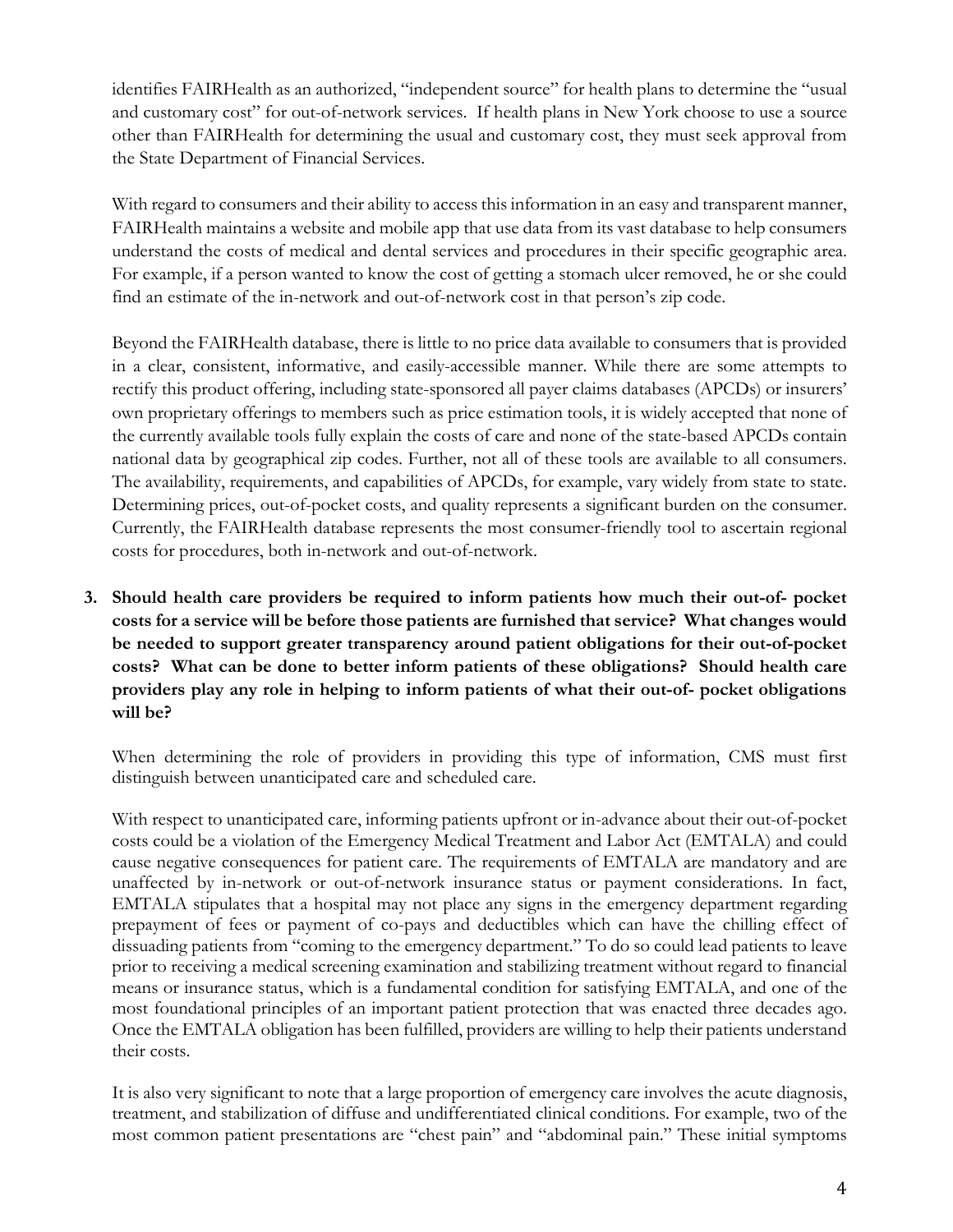have a large range of ultimate diagnoses, and require a large variety of patient-specific lab tests, radiology exams, and other interventions. Knowing what patients' total out-of-pocket costs will be before they are diagnosed and stabilized is nearly impossible until a proper course of medical care and progression is followed. This is very different from being able to figure out total costs for an urgent care patient with a small, clean, superficial laceration or a sore throat.

Finally, regarding unanticipated care, we would prefer that our patients are not 'surprised' or caught off guard by the bills they receive and are not subject to high out-of-network bills (i.e., balance bills). Unfortunately, the current environment leaves both emergency physicians and the EMTALA on-call specialists and their patients subject to the opaque claims adjudication practices of insurance companies. Both EMTALA and the Affordable Care Act (ACA) have created disincentives for health plans to enter into fair and reasonable contracts to provide services at reasonable, market-based innetwork rates. The ACA's "essential health benefits" requirements and EMTALA mandates of care for emergency and on-call physicians have placed clinicians squarely in a regulatory paradox, where health plans do not have to provide fair coverage because they know that their insureds will receive the care regardless of the reimbursement terms the insurer chooses.

Obligations on physicians providing non-emergency and anticipated (scheduled) care are different than those described above for unanticipated care. Requirements around price transparency for anticipated care should be narrowly tailored so not to cause unreasonable regulatory burdens on clinicians and hospitals. In addition, those obligations should be accompanied by commensurate obligations on the health plans to achieve sufficient network adequacy standards and in-network contracting terms that represents fair, reasonable, and market-based reimbursement standards.

**4. Should we require health care providers to provide patients with information on what Medicare pays for a particular service performed by a health care provider? If CMS were to finalize a requirement that this information be made available to beneficiaries by health care providers, what changes would need to be made by health care providers? What corresponding regulatory changes would be necessary?**

As stated above, we believe that insurers, including CMS, should make coverage terms and conditions available to their consumers. With respect to Medicare, we also note that the physician fee schedule should not be used as a marker to assess market-based reimbursement standards. In fact, the HHS Office of the Inspector General (OIG) in the past has acknowledged that neither the Medicare nor the Medicaid fee schedule would be appropriate references when defining "usual charges." Specifically, OIG stated that the following should not be considered in the definition of "usual charges": charges for services to indigent patients, capitated payments and "fees set by Medicare, State health care programs and other Federal health care programs …" [3](#page-4-0) Furthermore, the 2018 Medicare Trustees Report, which was just released on June 5, acknowledges that annual updates for physician reimbursement do not keep pace with the increasing cost of providing physician services. The Trustees believe that, absent a change in the delivery system or future legislative update to physician rates, access to Medicare-participating physicians will become a significant issue in the long term. <sup>[4](#page-4-1)</sup>

<span id="page-4-0"></span><sup>3</sup> <https://oig.hhs.gov/authorities/docs/FRSIENPRM.pdf>

<span id="page-4-1"></span><sup>4</sup> The 2018 Medicare Trustees Report is available at [https://www.cms.gov/Research-Statistics-Data-and-](https://www.cms.gov/Research-Statistics-Data-and-Systems/Statistics-Trends-and-Reports/ReportsTrustFunds/Downloads/TR2018.pdf)[Systems/Statistics-Trends-and-Reports/ReportsTrustFunds/Downloads/TR2018.pdf](https://www.cms.gov/Research-Statistics-Data-and-Systems/Statistics-Trends-and-Reports/ReportsTrustFunds/Downloads/TR2018.pdf)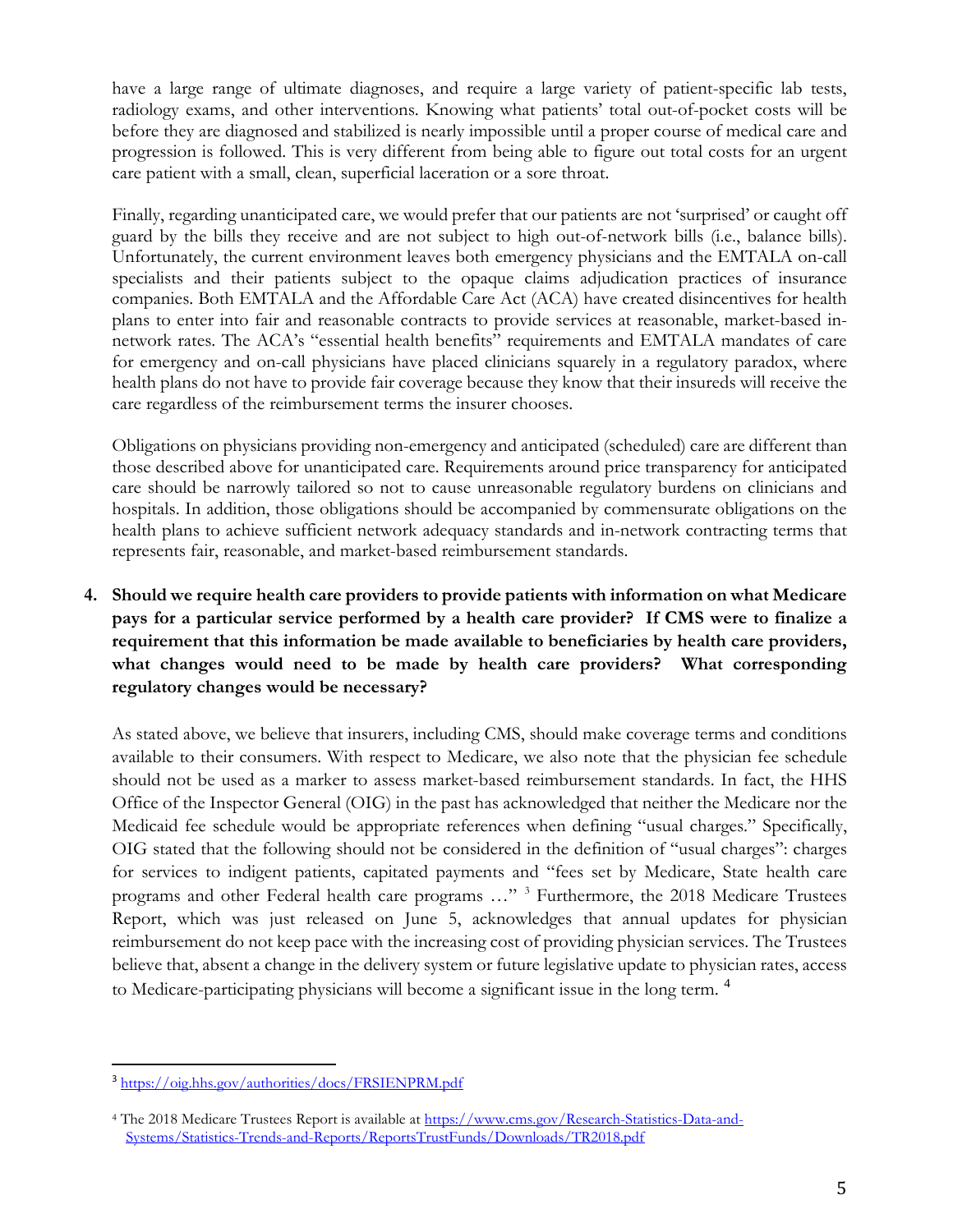**5. What is the most appropriate mechanism for CMS to enforce price transparency requirements? Should CMS require hospitals to attest to meeting requirements in the provider agreement or elsewhere? How should CMS assess hospital compliance? Should CMS publicize complaints regarding access to price information or review hospital compliance and post results? What is the most effective way for CMS to publicize information regarding hospitals that fail to comply? Should CMS impose civil money penalties on hospitals that fail to make standard charges publically available as required by section 2718(e) of the Public Health Service Act? Should CMS use a framework similar to the Federal civil penalties under 45 CFR 158.601, et.seq. that apply to issuers that fail to report information and pay rebates related to medical loss ratios, as required by sections 2718(a) and (b) of the Public Health Service Act, or would a different framework be more appropriate?**

To the extent that CMS has transparency requirements regarding non-EMTALA based anticipated or scheduled care, additional civil penalties are not appropriate given the myriad of existing fraud and abuse potential penalties hospital face today and regulatory burdens commensurate with the same. Medicare Administrative Contractor (MAC) guidance and review could serve as an appropriate and proper mechanism to address patient out of pocket cost transparency issues associated with non-EMTALA based anticipated or scheduled care.

**6. How does Medigap coverage affect patients' understanding of their out-of-pocket costs before they receive care? What challenges do providers face in providing information about out-ofpocket costs to patients with Medigap? What changes would be needed to support providers sharing out-of-pocket cost information with patients that reflects the patient's Medigap coverage? Who is best situated to provide patients with Medigap coverage clear information on their out-of-pocket costs prior to receipt of care? What State-specific requirements or programs help educate Medigap patients about their out-of-pocket costs prior to receipt of care?**

Like all health plans, Medigap plans should be required to provide the information described above to patients. How coordination of benefits may be achieved and issues of primary versus secondary or tertiary supplemental insurance policies are best described and explained by the health plans as they are the best source to turn to for adjudicating claims and providing sufficient transparent member benefit information pursuant to policies and procedures that they themselves have created, implemented and sold to consumers in the marketplace. Clinicians are often unknowing that a patient's secondary or tertiary supplemental policy is a Medigap policy nor its terms and conditions, and often do know or have access to this information until after claims have been adjudicated by the supplemental insurer and the patient is well into the revenue cycle process. Requiring clinicians and hospitals to explain detailed terms and conditions of Medigap policies before or during patient care would be an unreasonable regulatory burden.